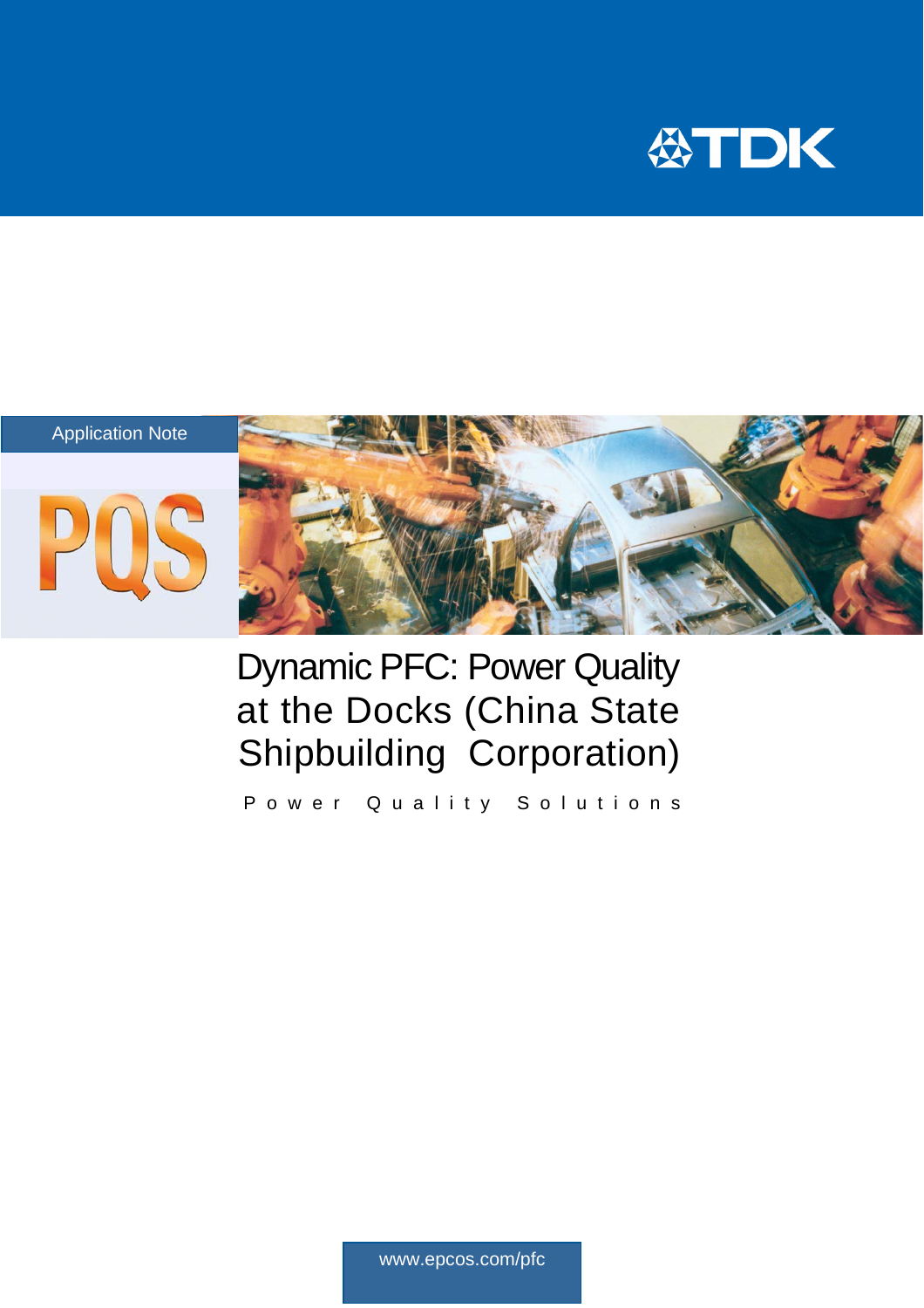

The collection of "PQS Application Notes" is a library with in-depth information on PFC applications, case studies and reference projects. It also serves as a helpdesk for all topics relating to PFC and PQS. They can be used for training purposes and are designed to answer frequently asked questions.

Each issue will focus on a particular application topic, a specific solution or a topic of general interest. The aim is to share the extensive knowledge gained globally by EPCOS PFC experts with regional staff who deal with PFC and PQS. The authors of the PQS Application Notes have extensive experience in the field of PFC and PQS with professional background as<br>electrical/design engineers or product electrical/design engineers or marketing managers throughout the world.

These PQS Application Notes will be issued at irregular intervals and can be downloaded from the EPCOS-Internet under www.epcos.com/pfc

Please contact EPCOS PM department in Munich if you want to receive the latest issue of PQS Application Notes automatically by e-mail. A list with available titles is also available from the PM department in Munich.

#### **Important Notes**

Some parts of this publication contain statements about the suitability of our products for certain areas of application. These statements are based on our knowledge of typical requirements that are often placed on our products for a particular customer application. It is incumbent on the customer to check and decide whether a product is suitable for use in a particular application. This Application Note may be changed from time to time without prior notice. Our products are described in detail in our data sheets. The Important Notes (www.epcos.com/ImportantNotes) and the product specific warnings and cautions must be observed. All relevant information is available through our sales offices.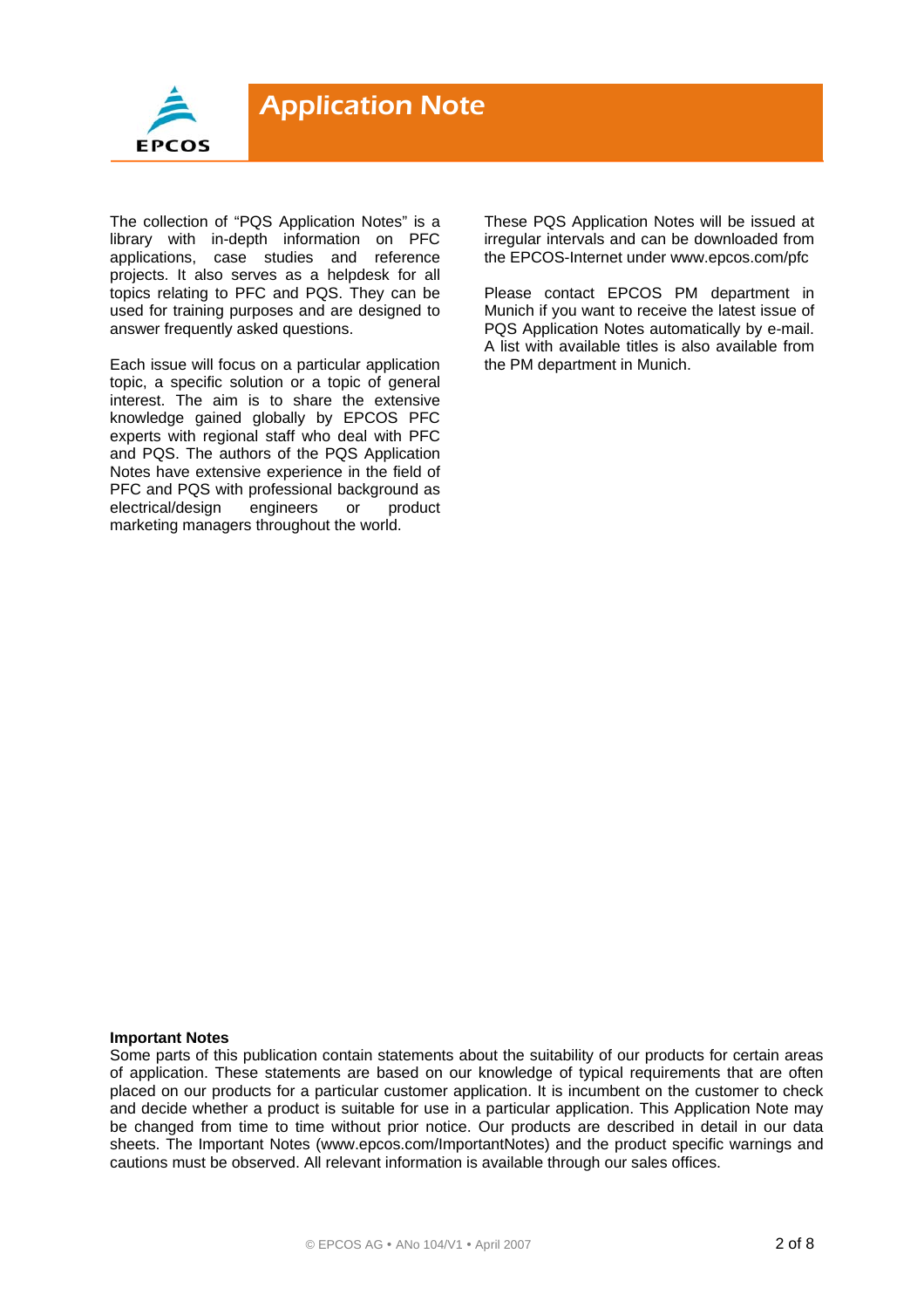

#### **Foreword**

Conventional PFC systems – consisting of capacitors, controllers and electromechanical capacitor contactors – are suitable and sufficient for industrial applications with slow changing loads. By contrast, power networks with fast-changing loads such as those present where welding equipment is used, require "realtime reaction" in order to make PFC effective and powerful. This is a task that can be accomplished with dynamic PFC.

The China State Shipbuilding Corporation (CSSC) aims to become the world´s largest shipbuilder by 2015. One step toward achieve this target is the implementation of dynamic PFC in their shipbuilding base on the sourthern shore of Changxing Island. The first systems have already been implemented – making the CSSC a dynamic PFC pioneer in China.



# *The Author Donald Tang*

EPCOS Senior Sales Manager with 10 years of sales and marketing experience in electronics field. Responsible for the PFC/PEC business development in Greater China region, located in Shanghai.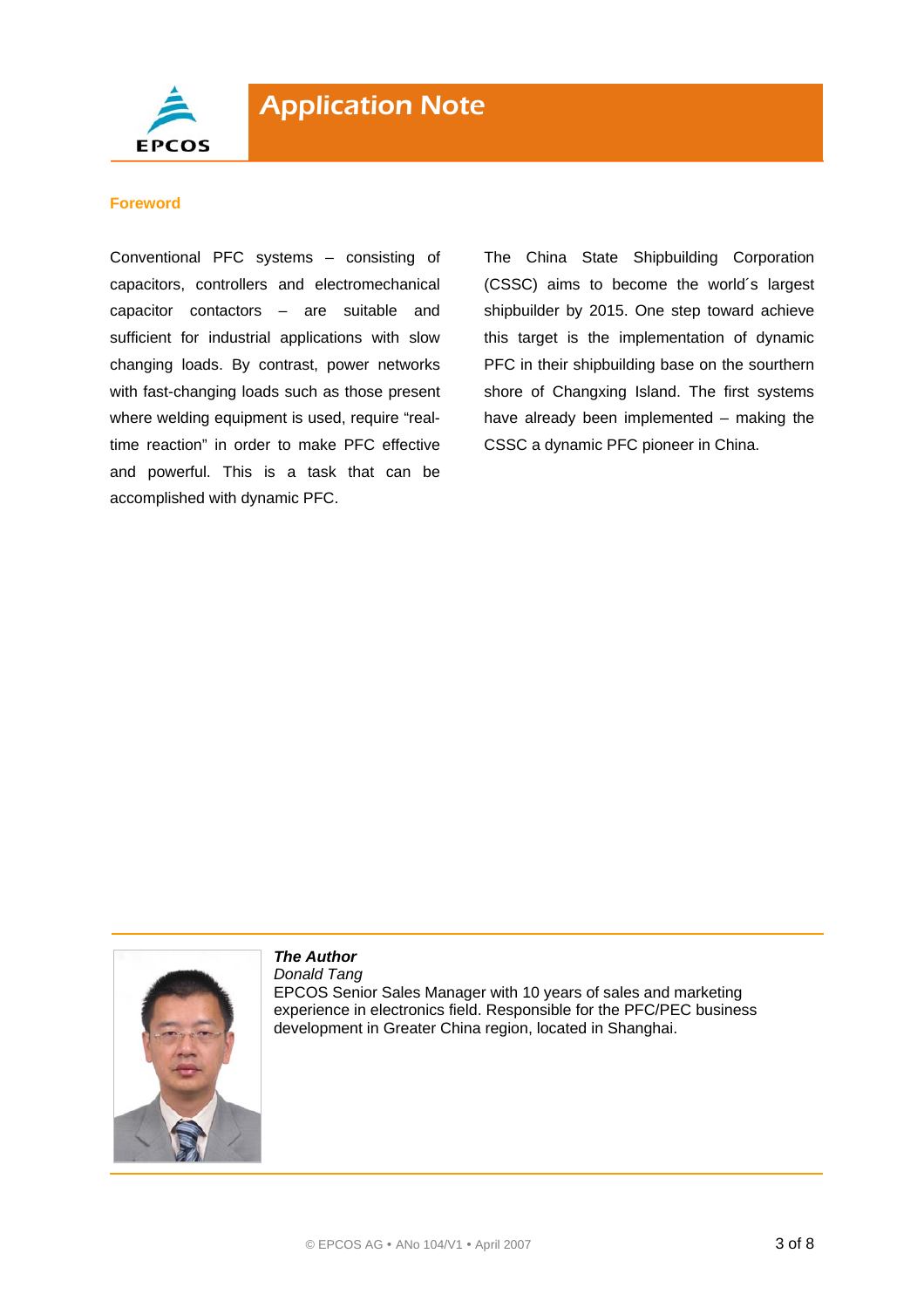

**Application Note**<br>Dynamic PFC: Power Quality at the Docks

# **Content**

| 1.             |  |  |  |  |
|----------------|--|--|--|--|
| Ш              |  |  |  |  |
| Ш              |  |  |  |  |
| 2.             |  |  |  |  |
| $\blacksquare$ |  |  |  |  |
| l.             |  |  |  |  |
| П              |  |  |  |  |
| З.             |  |  |  |  |
| ш              |  |  |  |  |
| Ш              |  |  |  |  |
| ш              |  |  |  |  |
| 4.             |  |  |  |  |
| ш              |  |  |  |  |
| ш              |  |  |  |  |
| Ш              |  |  |  |  |
| $\blacksquare$ |  |  |  |  |
| Ш              |  |  |  |  |
| ш              |  |  |  |  |
| Ш              |  |  |  |  |
| Ш              |  |  |  |  |
| ш              |  |  |  |  |
| 5.             |  |  |  |  |
| H              |  |  |  |  |
| ш              |  |  |  |  |
| 6.             |  |  |  |  |
| 7.             |  |  |  |  |
|                |  |  |  |  |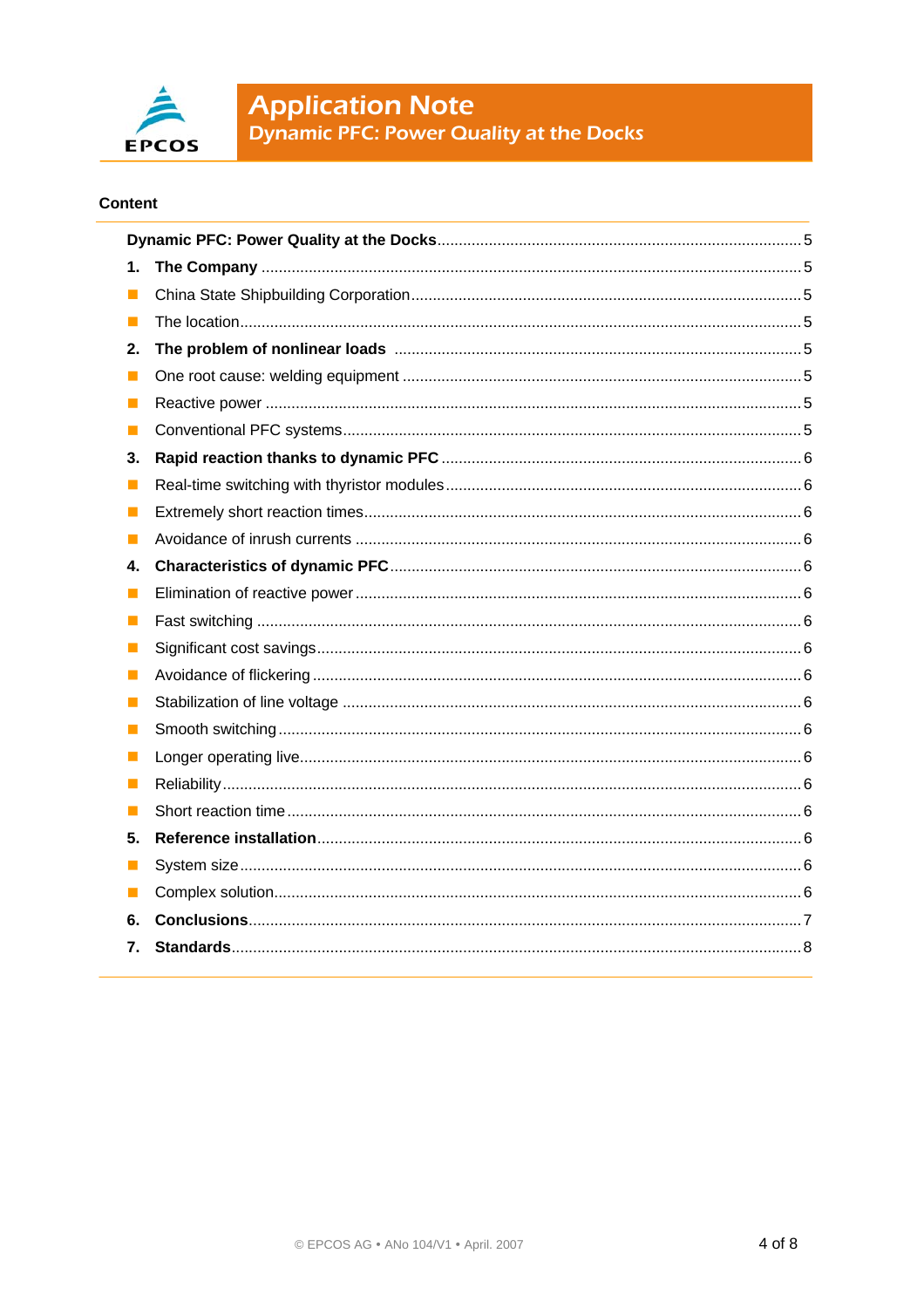

#### Power Factor Correction

# **Dynamic PFC: Power Quality at the Docks**

China's largest shipyard relies on EPCOS products for dynamic power factor correction. They allow energy quality and costs to be significantly improved.

#### **1. The company**

The **China State Shipbuilding Corporation** (CSSC) plans to become the world's largest shipbuilder by the year 2015. To achieve this lofty aim, its shipbuilding capacity will rise from the current figure of 4 million gross tons (GT) to 14 million GT by 2015. Its range of high-tech products will be extended to include vessels, not least luxury liners, powered by liquefied gas. Offshore installations for research, conveying and development operations will consequently also be built.

The CSSC was founded on July 1, 1999 as a state-authorized investment company under the direct control of the Chinese central government. A total of 60 major and associated companies are united under the umbrella of the CSSC, among them large shipbuilding and ship repair yards, research and development institutes, manufacturers of equipment for the maritime sector as well as trade companies in China.

The **CSSC Changxing Shipbuilding Base is located on the southern shore of the island of Changxing** in the immediate vicinity of Shanghai, where the Yangtse flows into the sea.

This is an ideal location for the shipbuilding industry with its eight kilometers of coast and water depths of between 12 and 16 meters. Seven docks with a capacity of 8 million GT are scheduled for completion by 2015. The total investment volume will be over a billion euros. At the present extension stage, the maximum capacity is 3 million GT.

# **2. The problem of nonlinear loads**

Like all shipyards, CSSC also faces the problem of **nonlinear loads caused by the use of welding equipment**. Its large transformers and clocked power supplies produce enormous inductive reactive powers. This problem is aggravated by the fact that the welding equipment is always being switched on and off. As a result, the supply network is continuously stressed by alternating power factors, transients and harmonics.

**Reactive power** is a particularly undesirable phenomenon in power networks because it stresses generators, power lines and transformers, thus causing additional losses. It is usual practice to use capacitors for power factor correction (PFC) to compensate the phase shift between voltage and current. PFC capacitors improve not only the power factor but also the overall quality of the available power supply. So a reduction of the harmonic component, for instance, also stabilizes the voltage and thus reduces electrical losses.

**Conventional PFC systems** consist of a power factor controller and PFC capacitors which are connected to the power line via mechanical capacitor contactors. The reaction time between the individual switching operations is more than 60 seconds due to the discharge time of the capacitors – a process that in turn impacts the response time of the entire system. Part 1 of the IEC60831 standard for low-voltage PFC capacitors stipulates that they should not exceed 5000 switching operations annually. Conventional PFC systems are thus designed for slowly changing load conditions where only few switching operations take place per day. Typical examples are large machine tools or drives with high duty ratios.

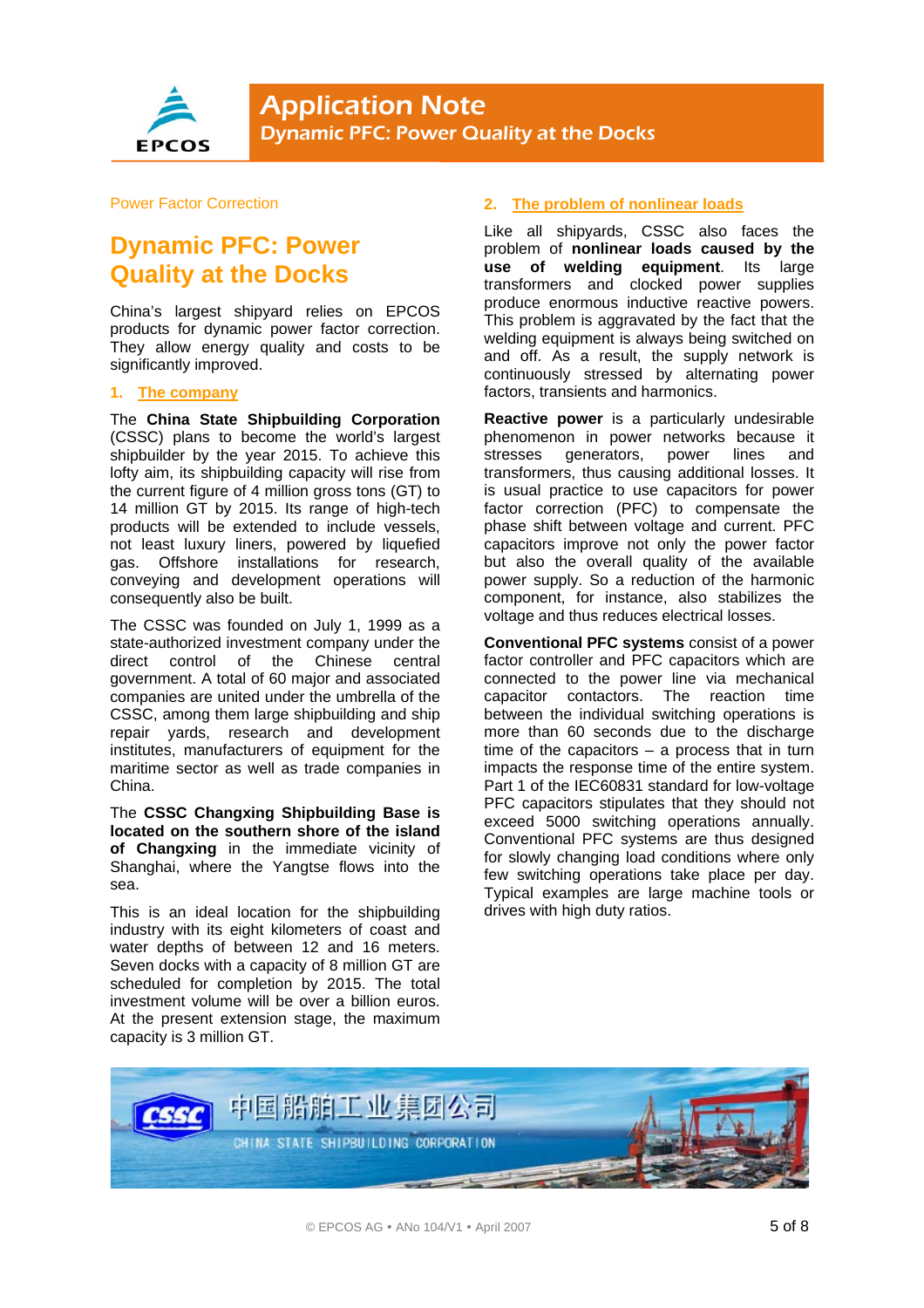

# **3. Rapid reaction thanks to dynamic PFC**

Loads that are continuously switched on and off, such as welding equipment, are in particular need of dynamic PFC in "real time." Such systems use electronic switches instead of electromechanical ones. The thyristor modules allow an unlimited number of switching operations, but also assure a short reaction time to load changes. Extremely short reaction times of 5 ms can be achieved, depending on their design. The use of thyristor switches prevents high inrush currents because the thyristors switch at the zero crossing (Fig. 1). No inrush currents are produced, thus avoiding destructive power-line reactions and solving one of the greatest problems occurring in the conventional switching of capacitors.



**Fig. 1:** Oscilloscope image of dynamic switching

No inrush current surges occur, so there is not impairment of the quality of the supply voltage such as voltage fluctuation and transients.

## **4. Characteristics of Dynamic PFC**

Dynamic PFC is characterized by the following benefits:

- The **reactive power** drawn from the line is **eliminated**. Power costs are reduced even with rapidly fluctuating loads. Load cycles of only a few hundred milliseconds may be achieved.
- High load cycles allow **fast switching** without the delays caused by discharging.
- **Significant cost savings** can be made: Investments in new equipment are avoided because peak loads are reduced.
- **Flickering** is avoided.
- The **line voltage** is stabilized. This leads to qualitative improvement of the welding process, for instance, while simultaneously accelerating it.
- Avoiding powerline reactions: **smooth switching** ensures that no voltage or current transients occur.
- Contactless switching both at the switching element and the capacitors **prolongs operating life.**
- Improved **reliability**.
- The **reaction time** is very short at 5-40 ms.



### **5. Reference Installation**

For the first stage of expansion of the CSSC shipyard, EPCOS will supply PFC systems with a total (dynamic) PFC output of 6920 kvar (Fig. 2). All systems are designed for 400 V at 50 Hz and are 7 percent detuned in order to avoid resonance phenomena due to harmonics and minimize the degree of distortion (THD-V). Donald Tang, Marketing Manager Power Capacitors in Shanghai, is proud to have implemented this project in the challenging Chinese market. "Our solution for CSSC's complex power grid clearly demonstrates the benefits of dynamic PFC in all manufacturing industries," said Tang. "This is an important step toward power quality solutions."

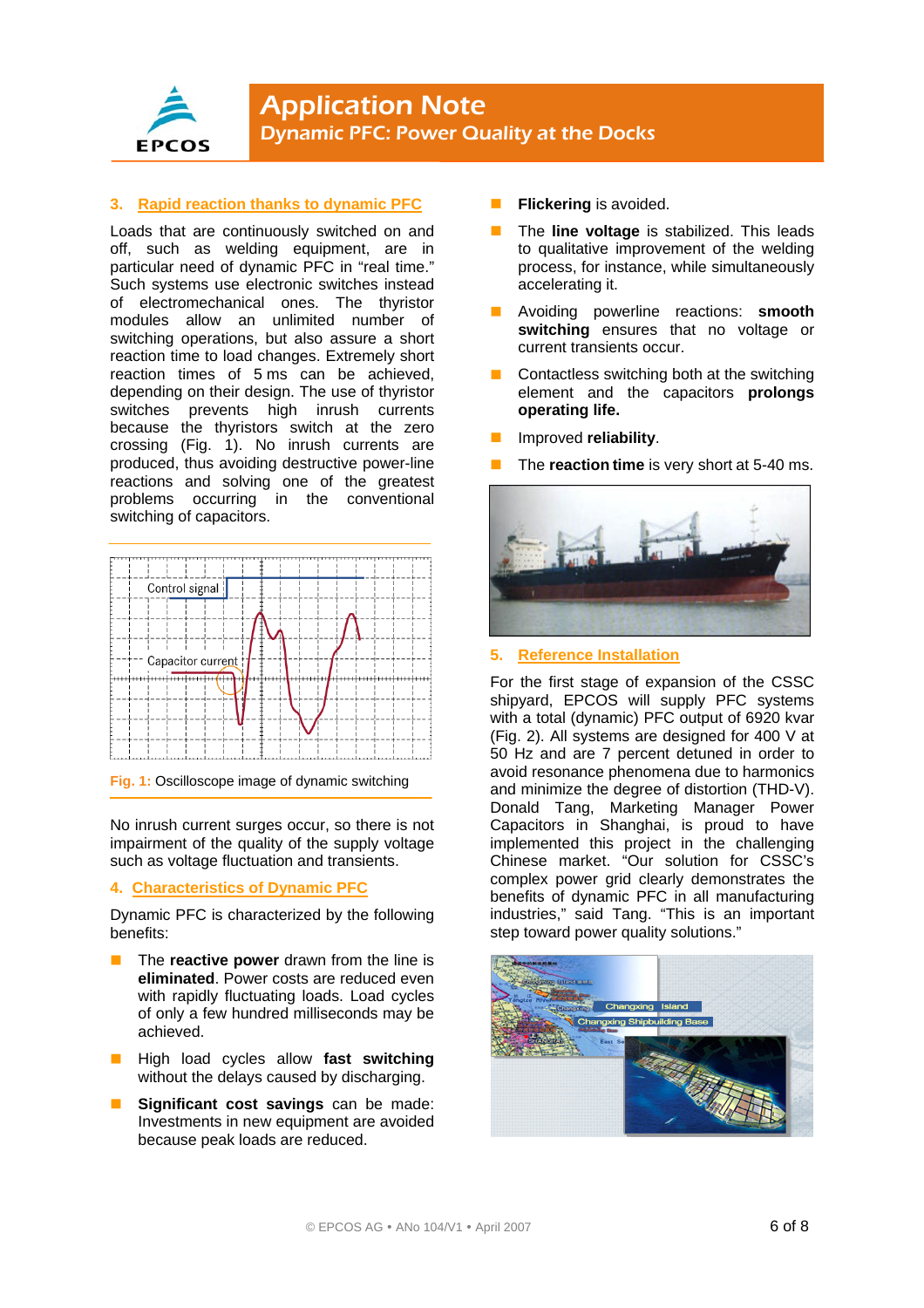

# **Application Note** Dynamic PFC: Power Quality at the Docks



#### **Fig. 2:** Dynamic PFC installation for CSSC

| 50 kvar: | 5 Systems |
|----------|-----------|
|          |           |

| 100 kvar: | 14 Systems |
|-----------|------------|
|           |            |

- 150 kvar: 1 System
- 200 kvar: 20 Systems
- 250 kvar: 2 Systems
- 300 kvar: 1 System
- 320 kvar: 1 System

series: Product range

#### **6. Conclusions**

With the first dynamic PFC project in China, CSSC hast taken an important step toward improving power quality, stabilizing the power supply, cutting costs and – extremely important nowadays – saving natural resources.

### **Benefits of dynamic PFC**

- **Elimination of reactive power for slow and** fast fluctuating loads.
- **Investment reduction due to cutting-off of** peak loads (distribution equipment, cable cross section, etc).
- **Power Quality: avoiding of transients and** voltage drops.
- **Fast switching without delay time for** discharging  $( $20 \, \text{ms}$ ), thus enabling high$ duty cycles.
- Stabilizing of grid voltage (avoiding of voltage drops), therefore improvement of production processes in terms of quality and time.
- Increase of life time and long term performance the PFC-system.

#### **Power Quality Solutions by EPCOS**  Key components for dynamic PFC:

- PFC capacitors
- PFC controller BR6000T
- Thyristor modules
	- TSM-LC10
		- TSM-LC25
		- TSM-LC50
		- TSM-LC200
		- TSM-HV50
- Discharge reactors • Harmonic filter reactors
-